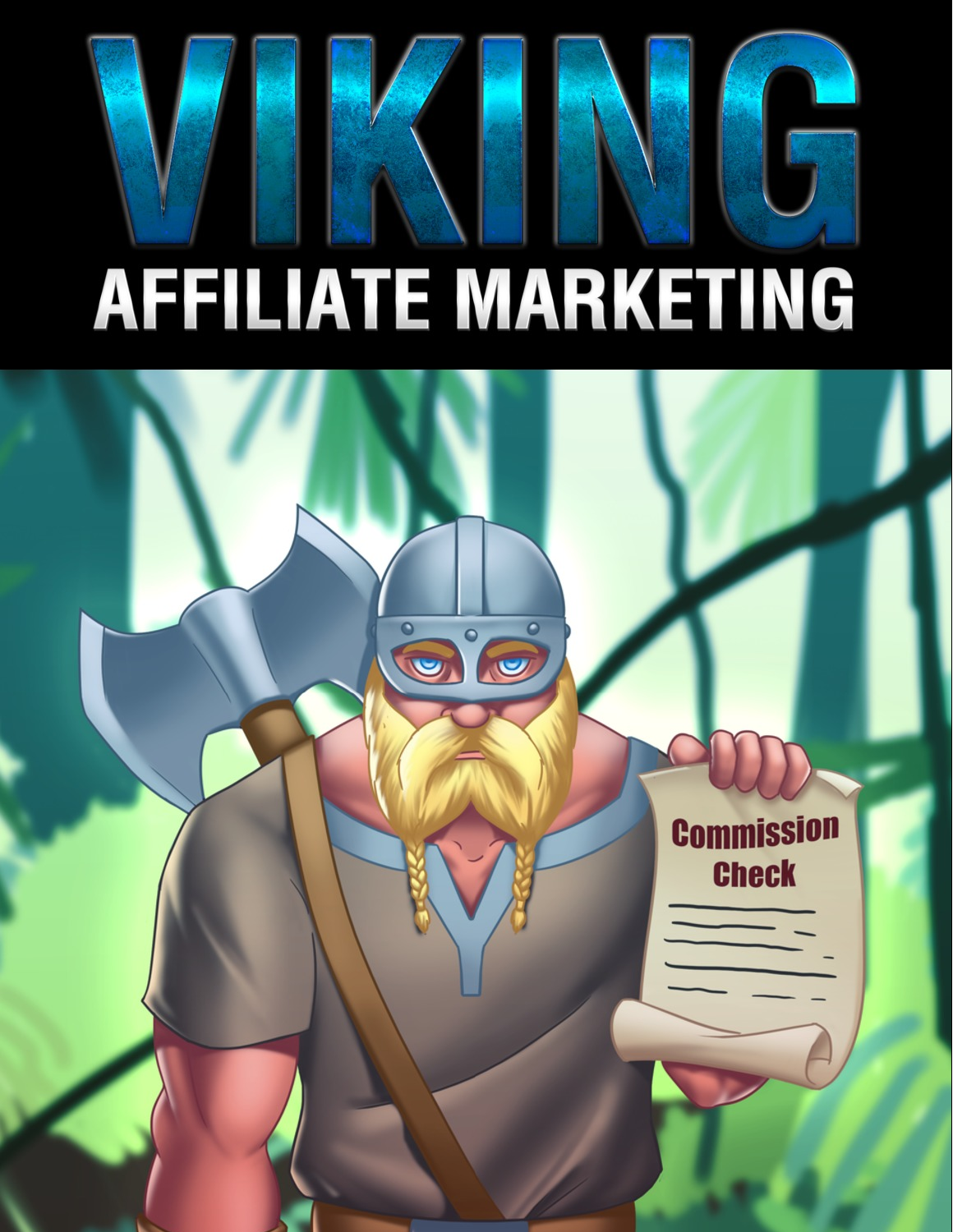Copyright © All rights reserved.

ABOUT YOUR RIGHTS: This eBook is intended for your personal use only. It does not include any other rights.

IMPORTANT LEGAL DISCLAIMER: This book is protected by international copyright law and may not be copied, reproduced, given away, or used to create derivative works without the publisher's expressed permission. The publisher retains full copyrights to this book.

The author has made every reasonable effort to be as accurate and complete as possible in the creation of this book and to ensure that the information provided is free from errors; however, the author/publisher/ reseller assumes no responsibility for errors, omissions, or contrary interpretation of the subject matter herein and does not warrant or represent at any time that the contents within are accurate due to the rapidly changing nature of the Internet.

Any perceived slights of specific persons, peoples, or organizations are unintentional.

The purpose of this book is to educate and there are no guarantees of income, sales or results implied. The publisher/author/reseller/distributor can therefore not be held accountable for any poor results you may attain when implementing the techniques or when following any guidelines set out for you in this book.

Any product, website, and company names mentioned in this report are the trademarks or copyright properties of their respective owners. The author/publisher/reseller/distributor are not associated or affiliated with them in any way. Nor does the referred product, website, and company names sponsor, endorse, or approve this product.

AFFILIATE/COMPENSATION DISCLAIMER: Unless otherwise expressly stated, you should assume that the links contained in this book may be affiliate links and either the author/publisher/reseller/distributor will earn commission if you click on them and buy the product/service mentioned in this book. However, the author/publisher/reseller/distributor disclaim any liability that may result from your involvement with any such websites/products. You should thoroughly research before buying mentioned products or services.

This constitutes the entire license agreement. Any disputes or terms not discussed in this agreement are at the sole discretion of the publisher.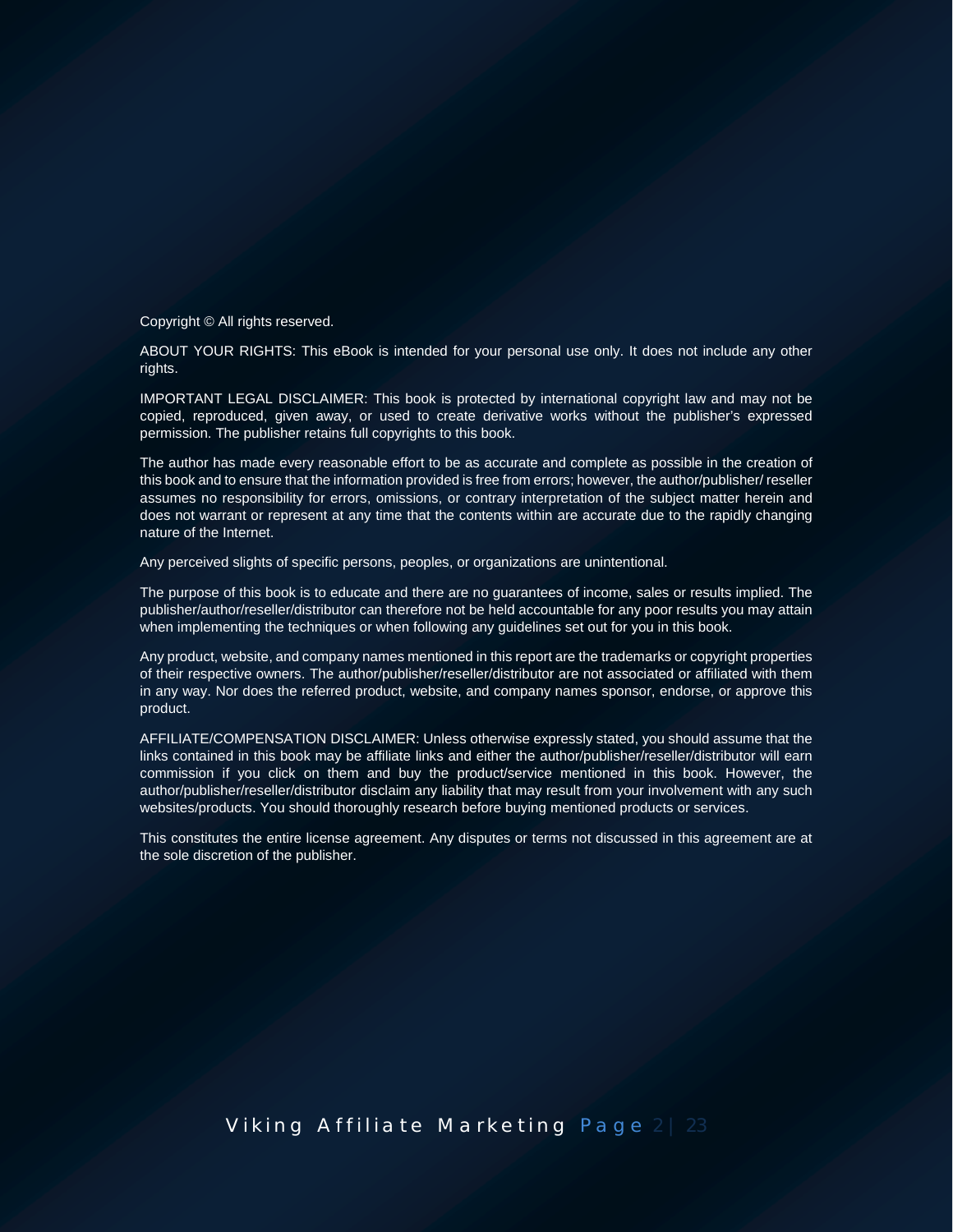**Chapter 1: Choosing an Affiliate Market Place**

Viking Affiliate Marketing Page 3 23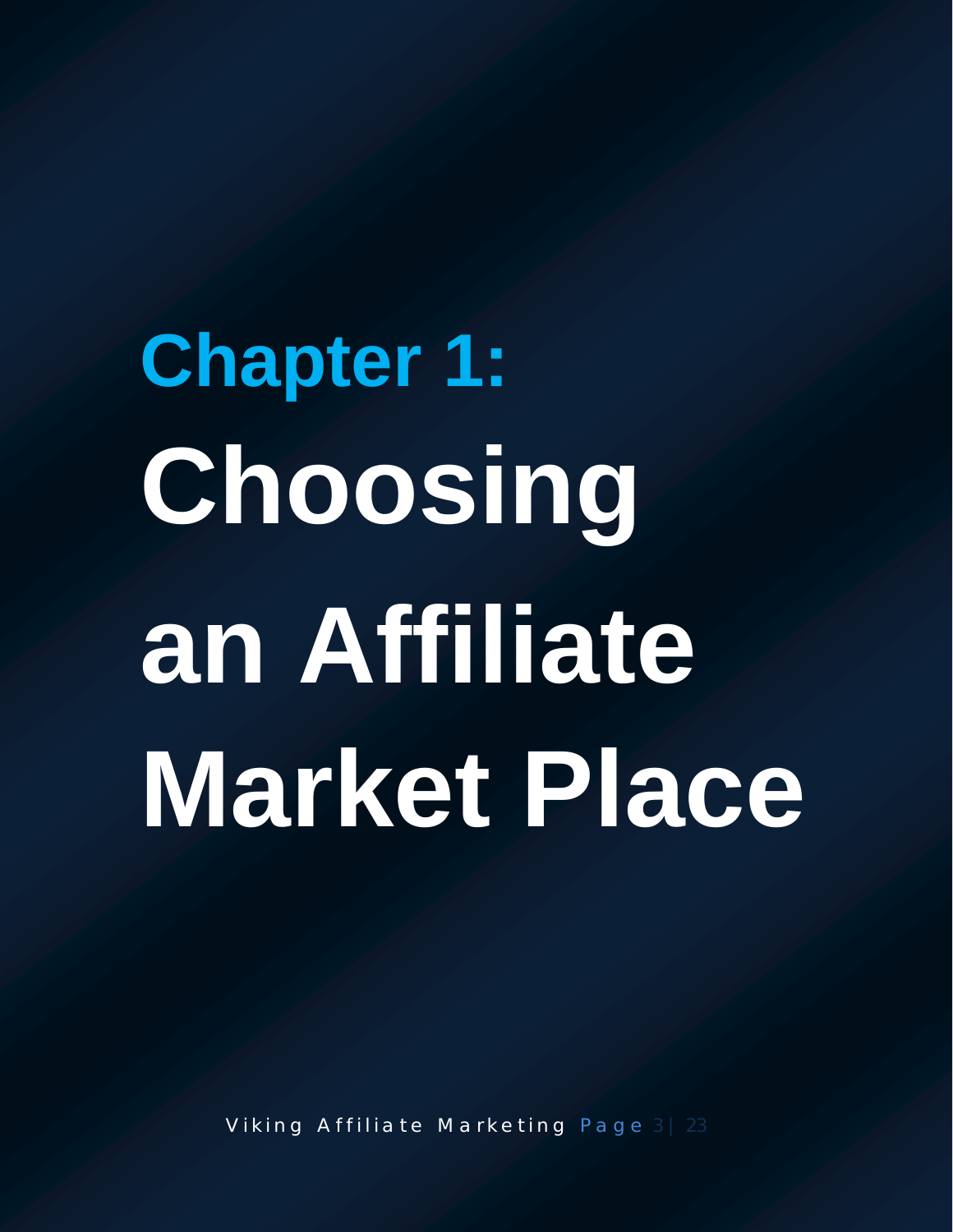#### **Overview**

This course focuses on aggressively leveraging the power of YouTube to make affiliate sales. Our goal will be to establish a working affiliate apparatus and to make it profitable in as little time as possible.

If you've been looking at affiliate marketing for a while you've probably noticed that YouTube is packed with affiliate reviews of all sorts of products. Some of them are webcam talking head videos, some are selfie videos shot with a phone while taking a walk, some are impressive semi-professional videos with people behind a counter or sitting on a couch with a physical product in front of them on a coffee table, and some are basic screencast videos. And then there are even the super cheap ones that consist only of photos and text or slideshows. All of them have the same basic conclusion: "click the link below to learn more". Of course, that link is an affiliate link, and every time someone clicks it and eventually buys a product (even if it's a few days later, thanks to cookies), the person who made that video gets paid a commission. That's where we want you.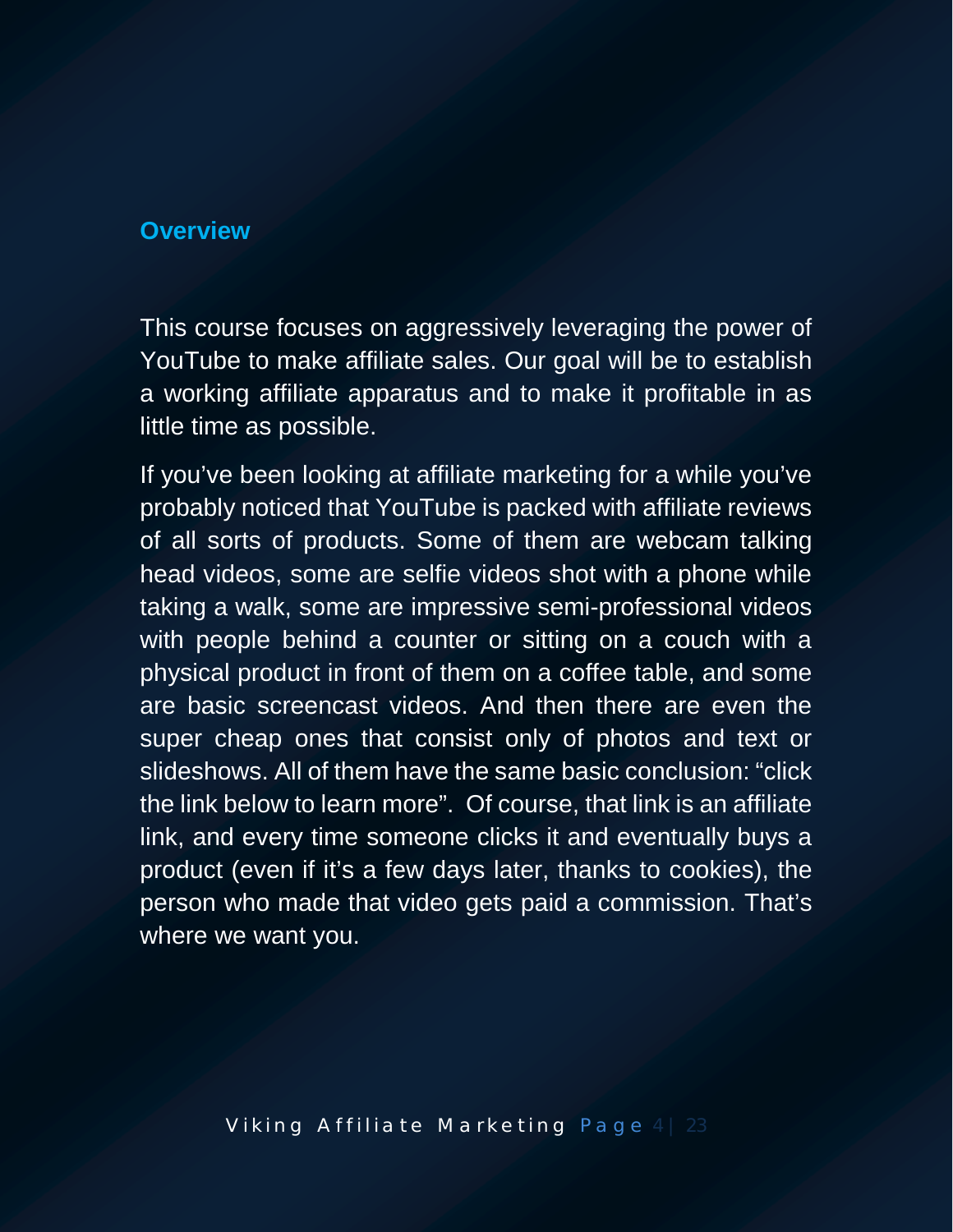#### **Why Video?**

So why video? There's a few reasons. First: videos are more readily consumed these days than text content. People would much rather get the info they need quickly by listening and watching than by having to read. Plus, video is easier for you. Review websites and blogs simply take too much time and effort. You've got to continuously create and add textual content, proofread it, and SEO optimize all of it. And good luck getting it ranked in the search engines. In today's world, if you're not on page one (or maybe 2) of google, you're not going to get seen. For video sites like YouTube, Vimeo, and Dailymotion, on the other hand, you don't need to appear on the front page. You'll be seen in the "related videos" side bar of other similar videos. This is why it's so easy for even newbies to start seeing progress on YouTube, because everyone is constantly going from one video to the next and clicking on the related video results.

#### **Why YouTube?**

Now there are a handful of major video sites out there, but we're focusing on YouTube for the following reasons: YouTube has over a billion users – more than a third of the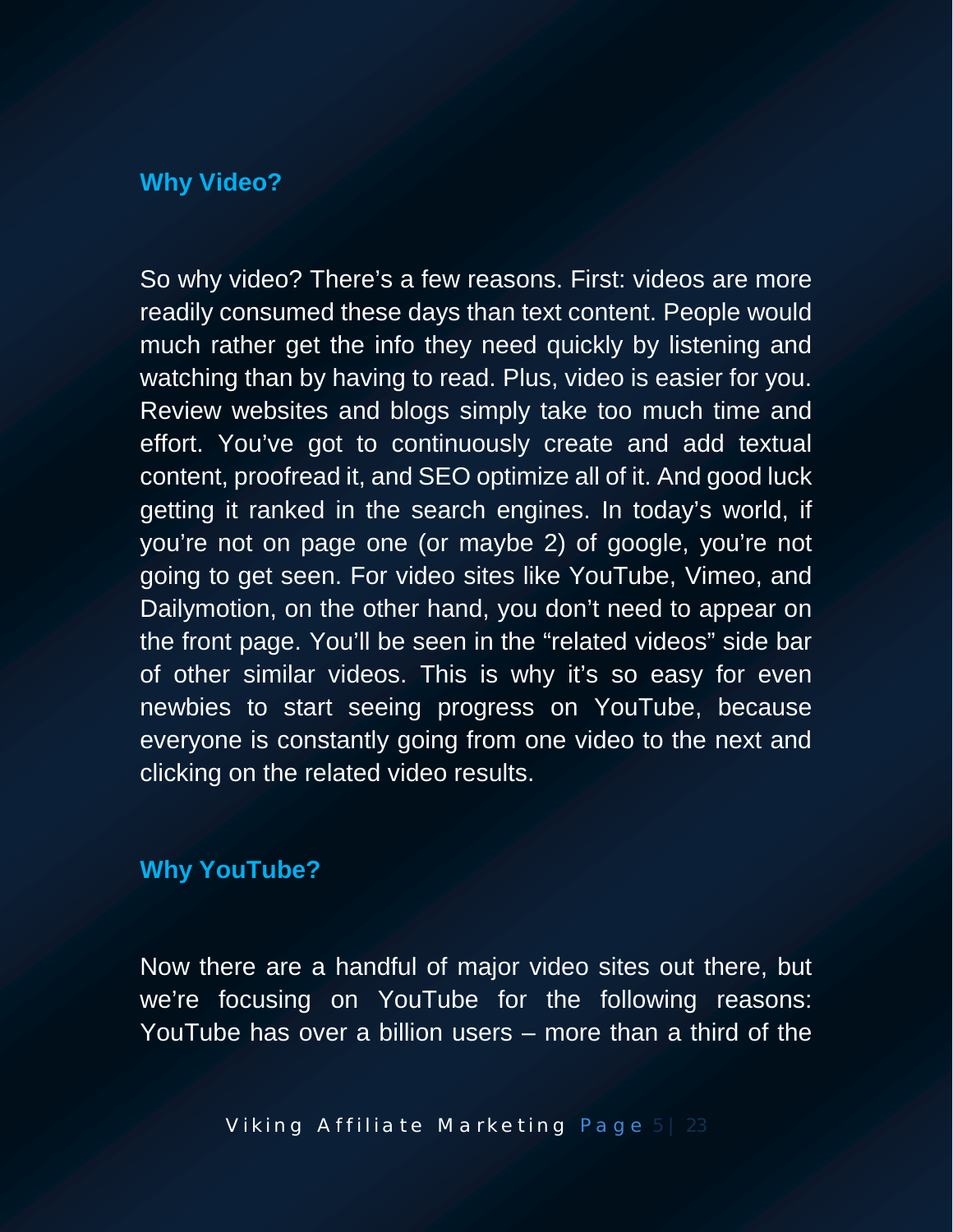world's internet users! More importantly, those figures aren't remaining static. Watch time increases by 50% every year and the number of people using the site increases about 40% every year. Clearly, if you want to be seen, YouTube is the place to be!

Now that we understand why we're using video marketing, let's have a look at what we'll be learning in this course:

Chapter 1 covers affiliate networks or marketplaces. We'll be talking about how to choose and get setup with the affiliate market place that's right for you.

Chapter 2 is all about choosing a product. We'll identify ways to identify which products will perform best for you.

Chapter 3 is going to talk about the traffic method, namely the YouTube videos and how to use them effectively.

Chapter 4 is where we'll establish your battle plan and figure out how to implement what you've learned.

So, if you're ready let's dive into choosing an affiliate market place.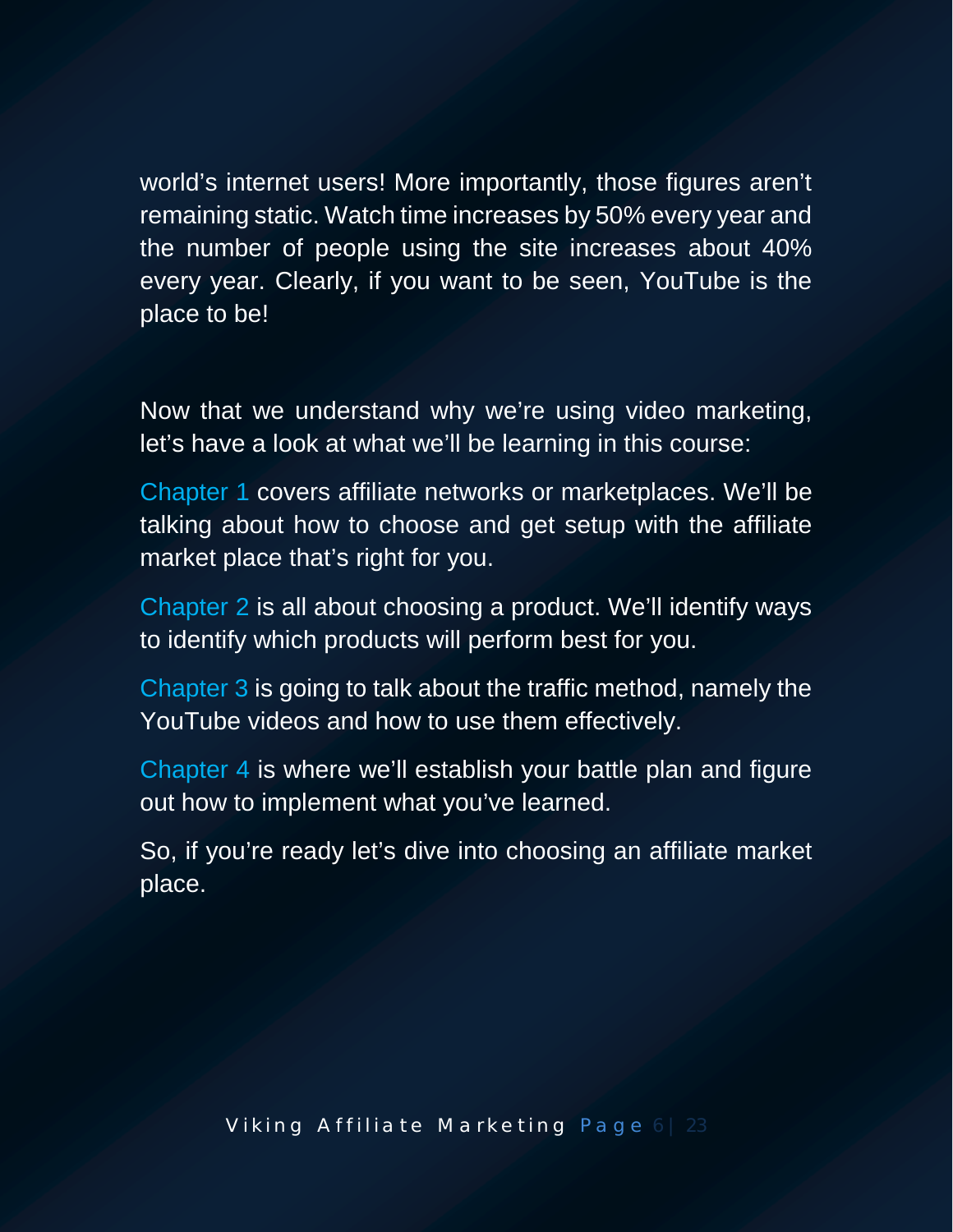#### **Why YouTube?**

There are two key questions to ask before you choose an affiliate network or market place. What's your niche? Are you targeting would-be internet marketers? Survival enthusiasts? Golfers? People trying to lose weight?

The next question is whether you're trying to sell physical products or information products also called digital products. For some niches, like survival enthusiasts, you could do both. For example, an info product might be a video course or eBook on small game hunting while a physical product might be a fire starter kit or survival rations. On the other hand, some niches will primarily be one or the other. For example, the internet marketing niche will primarily just be info products while the pet reptile niche will mostly just be physical supplies. If you're in a niche where you can do both, pick the one you want to start with first and just focus on that.

If you're selling physical products, you'll be looking for online physical product stores with affiliate programs. You'll want to pick the ones with the best combination of high commission rate and popularity. For example, you might come across an online store offering a whopping 30% commission rate, but they might be lesser known and therefore you're less likely to make sales. On the other hand, a big store like Amazon, for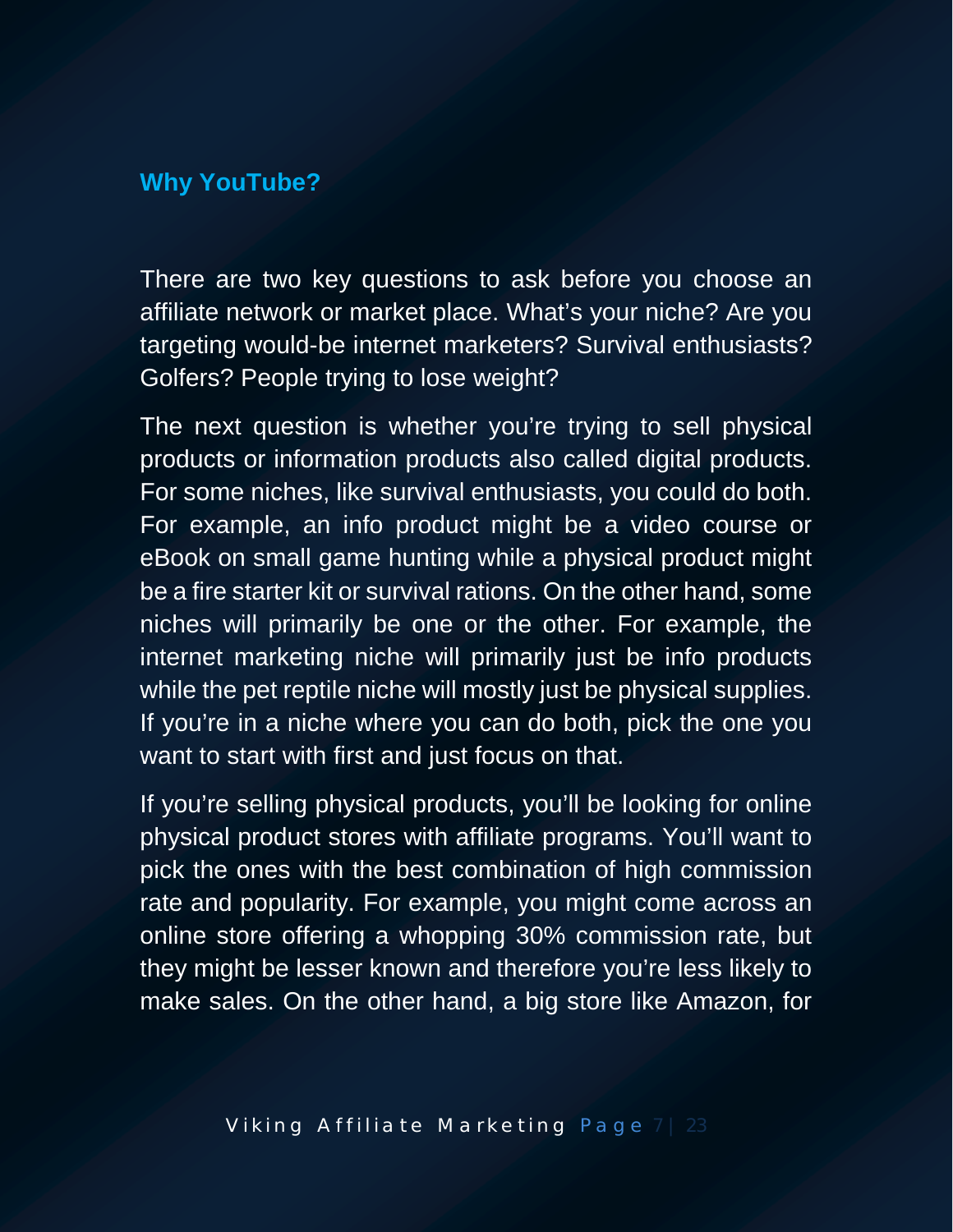example, might offer a low commission rate like 5-10%, but due to its popularity, you're more likely to make sales.

For info products you'll want to join one of the major digital marketplaces like ClickBank. Really all you're looking at here is ease of use and selection. Ease of use has to do with how easy it is to set up an account and start promoting products. Typically, they're all pretty easy as far as account setup, but some market places like JVZoo require you to request approval for each product and wait to be approved by the vendor while others like ClickBank allow you to pick one and start promoting immediately. Regarding selection, your number one concern is whether they have a lot of products in your niche. If you're looking for internet marketing products, JVZoo is pretty good, but ClickBank has a larger selection of both internet marketing and other niche products like weight loss, finance, carpentry, music training, and so on.

There are a ton of affiliate programs and market places out there including JVZoo, Commission Junction, LinkShare, Share-a-Sale, and the list goes on. Not to mention you can also take any eStore or product online, google their name along with the word "affiliate program" and you'll be surprised to see how many of them have their own in-house affiliate program! However, for the reasons mentioned above, this course will focus on Amazon for physical goods and ClickBank for digital ones. And that's what we'll be covering in the next lesson.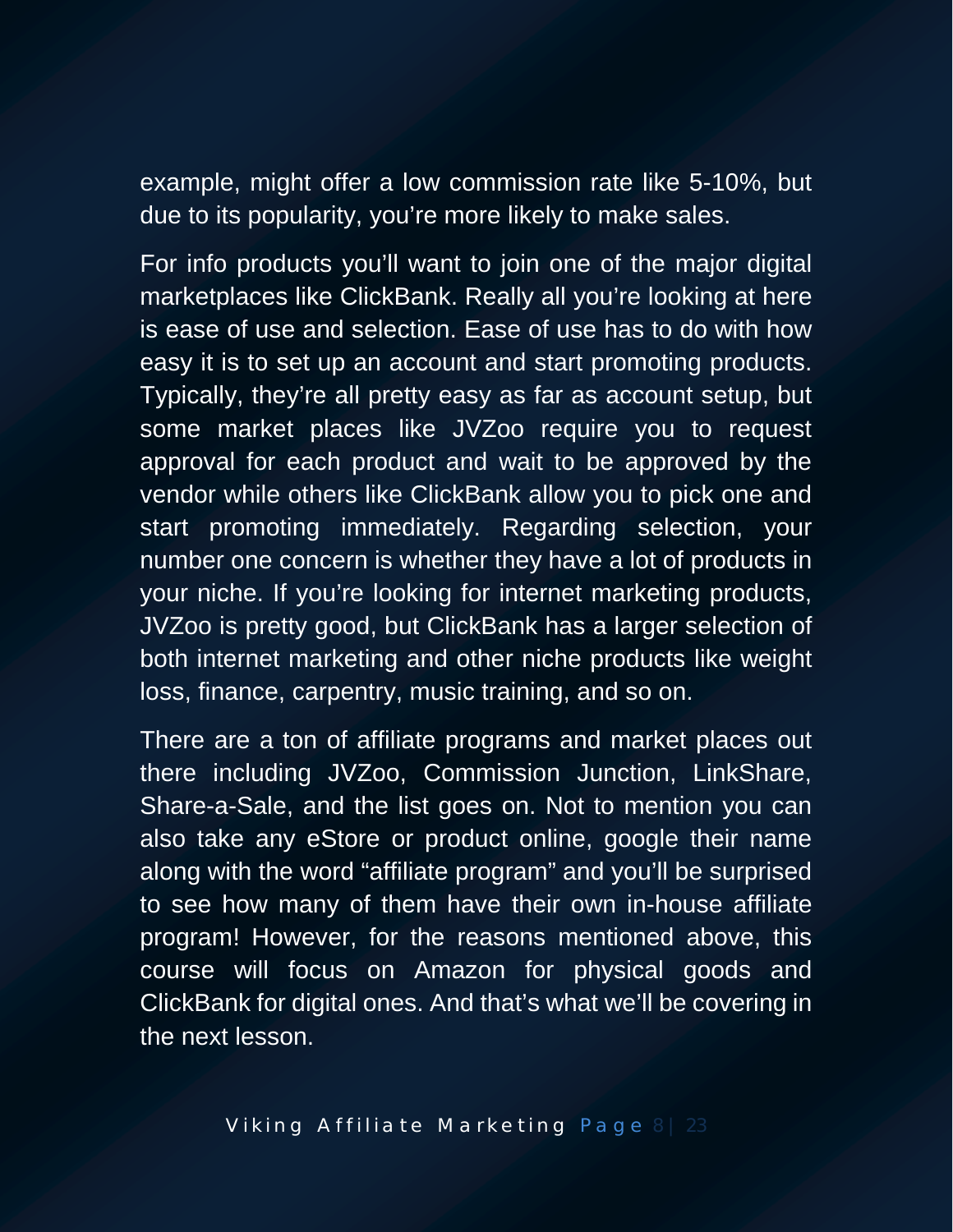## **Chapter 2: Choosing a Product**

Viking Affiliate Marketing Page 9 | 23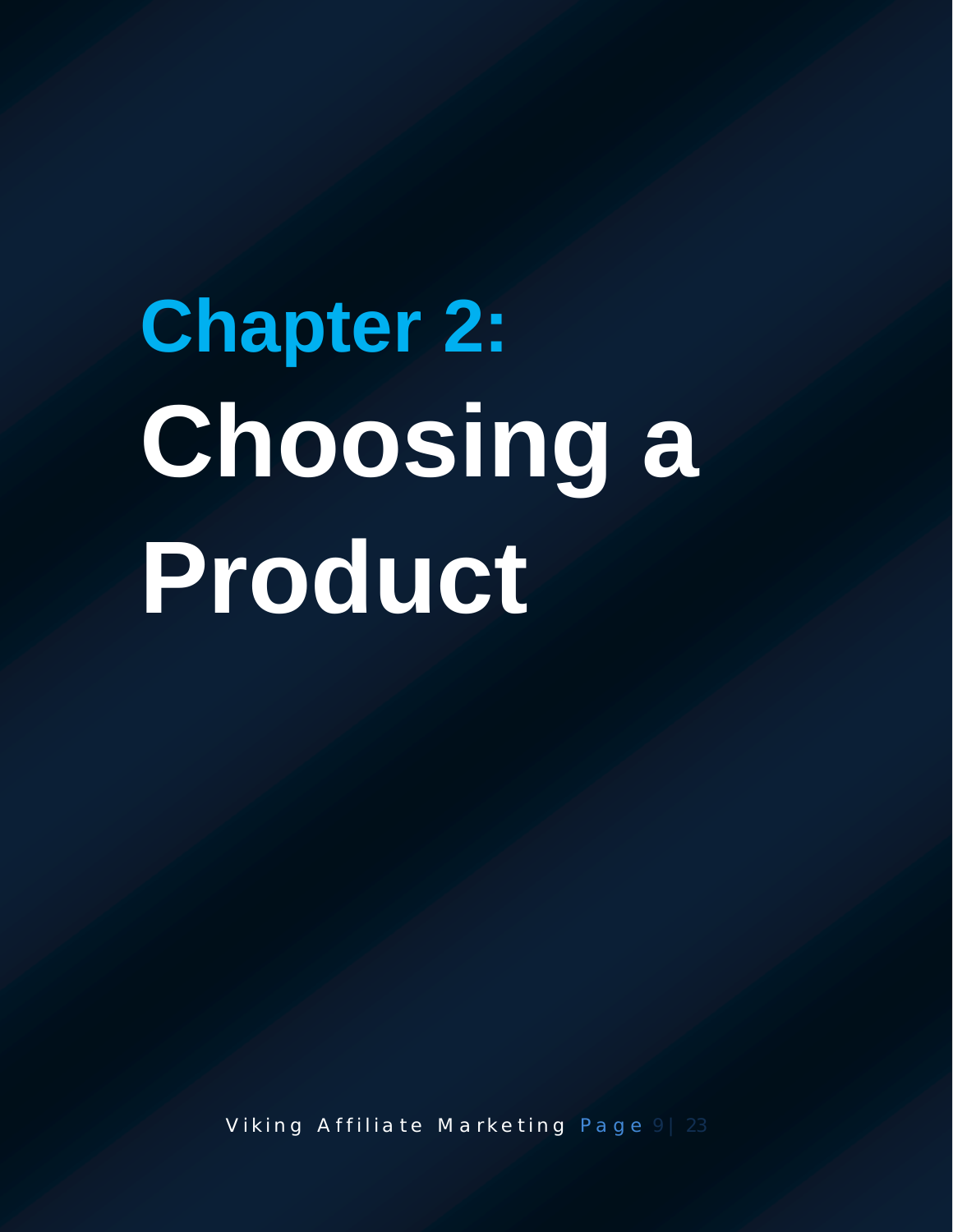So, we're going to be looking at both ClickBank and Amazon in this lesson. We'll start by going to ClickBank.com and clicking on "Create account". Now we're not going to go through the entire account creation process as it's all pretty self-explanatory, but just note that you'll want to put an address here where you want them to send your affiliate commission checks.

Now once you've created that account you'll want to click on Affiliate Marketplace. From here, you'll be able to drill down and select the product that you want to promote. Since this is an info product marketplace we'll say we're looking for Internet Marketing products to promote. So go down to the "categories" sidebar menu and click the arrow next to "ebusiness" and then select "SEM & SEO" from the drop down.

In the results, you'll see hundreds of products to choose from. We'll want to pick the one that we think will be most profitable with the one caveat being this: make sure you investigate it a little afterwards to make sure it's not garbage. You want to be able to sleep with a sound conscience at night and to do that you'll want to make sure you're not promoting a rip-off. For the sake of this example, we'll assume all of these products are legit.

Now there are several ways to filter these products. For our purposes, we want to focus on three main things: Popularity, Gravity, and Earnings.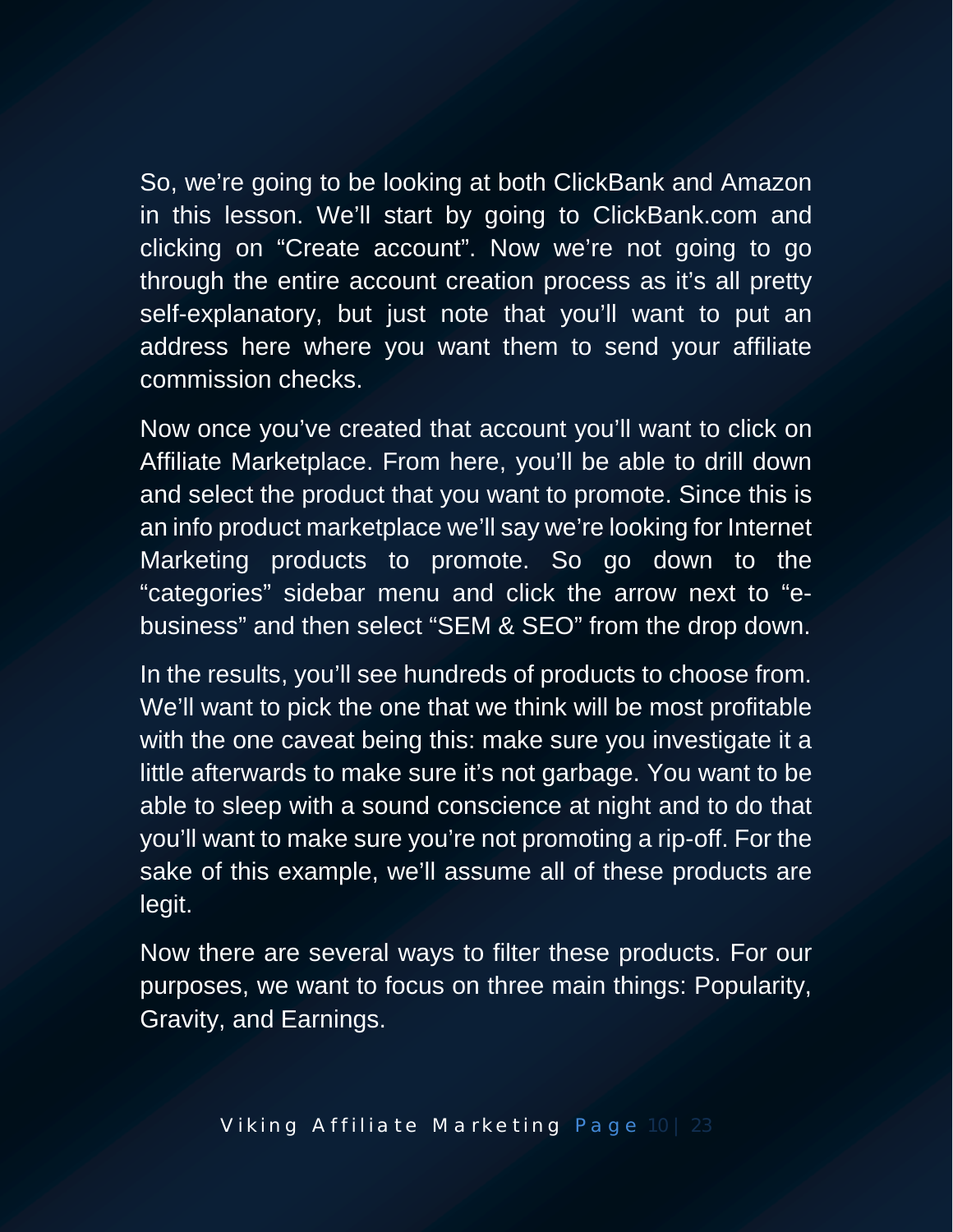#### **Gravity**

Gravity is ClickBank's in-house measure of how well a product sells. It's based on a lot of things including number of sales and how recent those sales are. Generally anything above 30 is likely to have a solid probability of success while anything that's way up there in the hundreds might have such a high rate of sales as to indicate a ton of competition – but this isn't necessarily a bad thing.

#### **Money**

The amount of money you can expect to make per sale can be presented in terms of the initial sale commission and in the average rebill amount in the case of subscription products or products that offered something like a one-dollar trial period and then a full payment which is considered a single rebill.

You'll want to look for a balance of both of these things. But the third, popularity can be somewhat important too…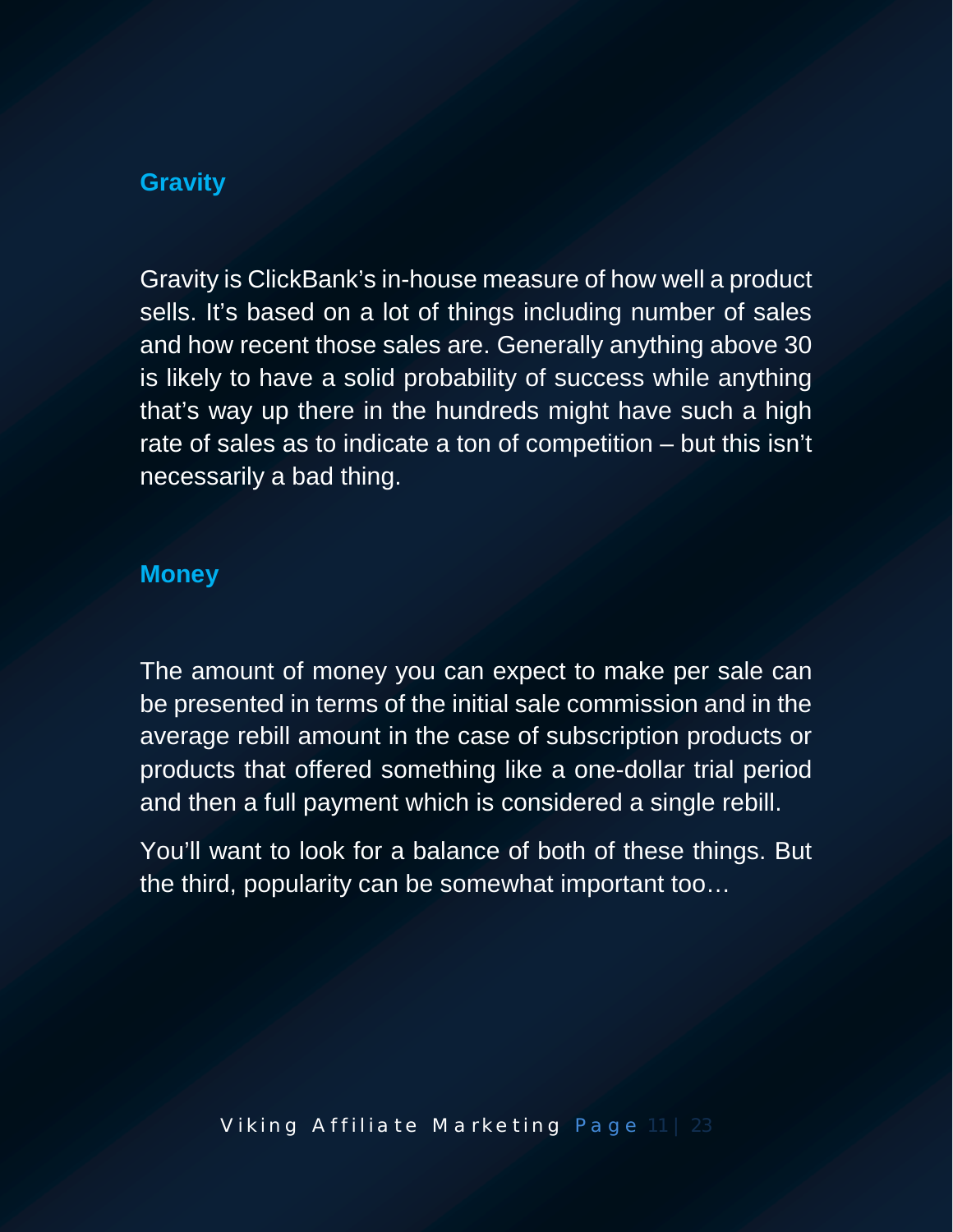#### **Popularity**

Although gravity is usually a good measure of how well something sells, what about products that just started selling recently? Often times a hot product might launch but hasn't been around quite long enough to earn a gravity higher than 30 for example. This is where popularity might be a good thing to look at because a popular, trending product that just hit the market might not be visible if you sort just by gravity.

Let's go ahead and filter by popularity first. As you can see we've got Social Monkey at the top in popularity but it has really low gravity. This could be an indicator that it's either new or on a recent upward trend in sales but hasn't quite garnered enough sales yet to increase its gravity. Long Tail Pro, on the other hand, is in second place but has high gravity.

Now let's filter by gravity. You'll notice things are reversed here. Long Tail Pro is at the top of the charts, clearly establishing itself as a proven, successful seller. Let's have a look at the money side of things. Long Tail Pro only has an initial sale value of about a dollar or so. This is where newbies who haven't sat through our course would skip that product because of the low dollar amount. You on the other hand DID pick up our course and it's about to pay off. Pan over to the right and look at the average rebill total. Yup, over \$100. If you were to click on the Long Tail Pro title, there you'd be taken to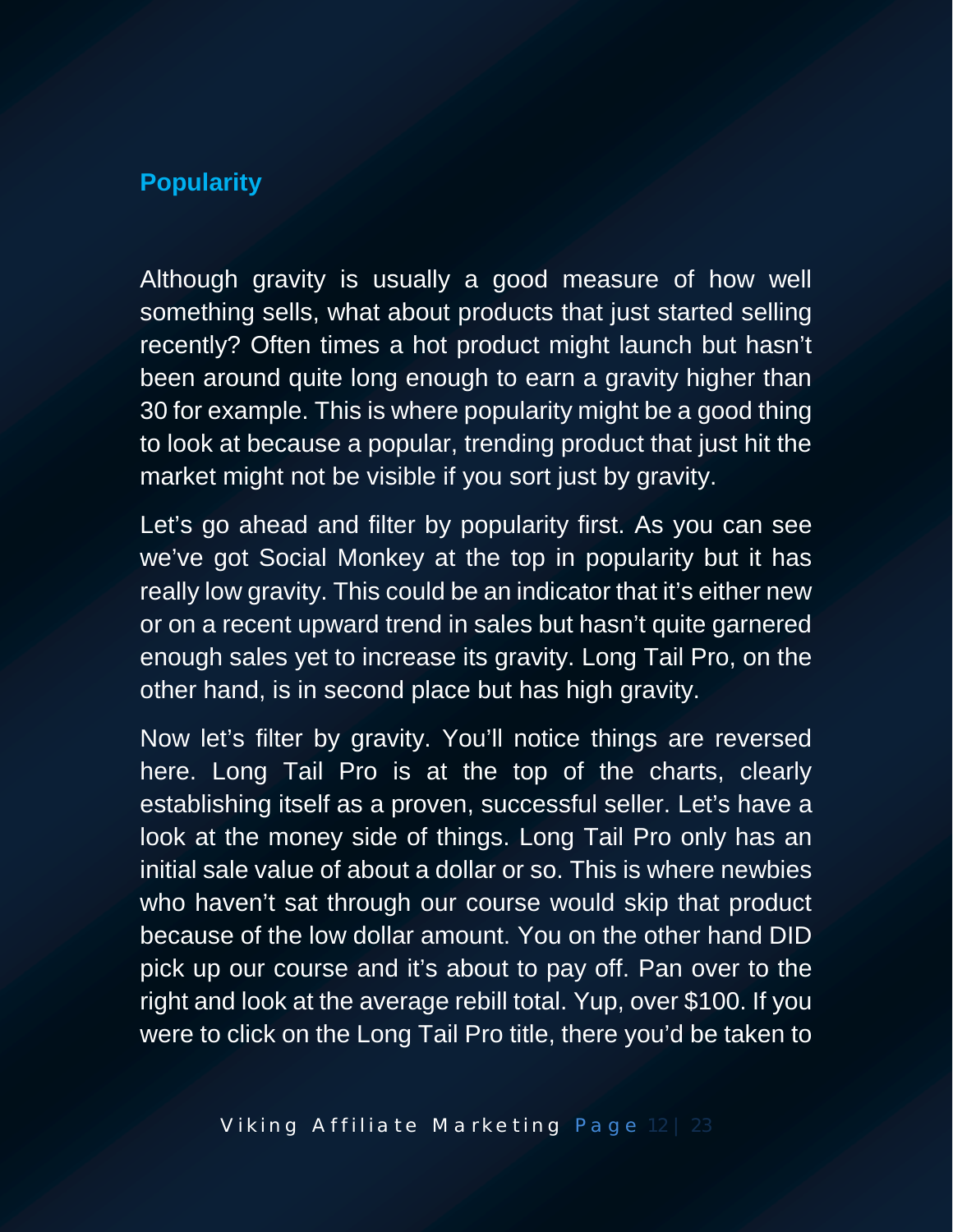their sales page where you'd discover that they're offering a \$1 10-day trial – hence the tiny initial sale value. But after those ten days are up, customers get billed at either about \$40 per month or about \$25 annually. Now you know where that rebill value comes from. And since those \$1 trials are proven to work so darn well, the majority of customers stay the duration of the trial and then end up sticking with the product for at least one or two billing cycles. No wonder it has such a high gravity rating. There's no question that this would be a good product to promote.

To promote, simply click the promote button, enter your account nickname and copy and paste the resulting affiliate link into a notepad file. Save that for later.

Now let's move over to the amazon side of the house for physical products. Head to amazon.com and scroll all the way down to the bottom of the home page. Find the link that says "become an affiliate" and click it. This will take you to the Amazon Associates home page. Click "join for free" to set up an affiliate account. The process will be more or less the same as ClickBank. Once you've created your account, come on back to the home page. Hover over the departments button and choose a category that corresponds to your niche. For our example, we'll use camera, photo, and video. Once you're there, click the best sellers button on the top menu. This page will tell you exactly what items in this niche are selling the best updated literally every hour. This is probably one of the most

Viking Affiliate Marketing Page 13 | 23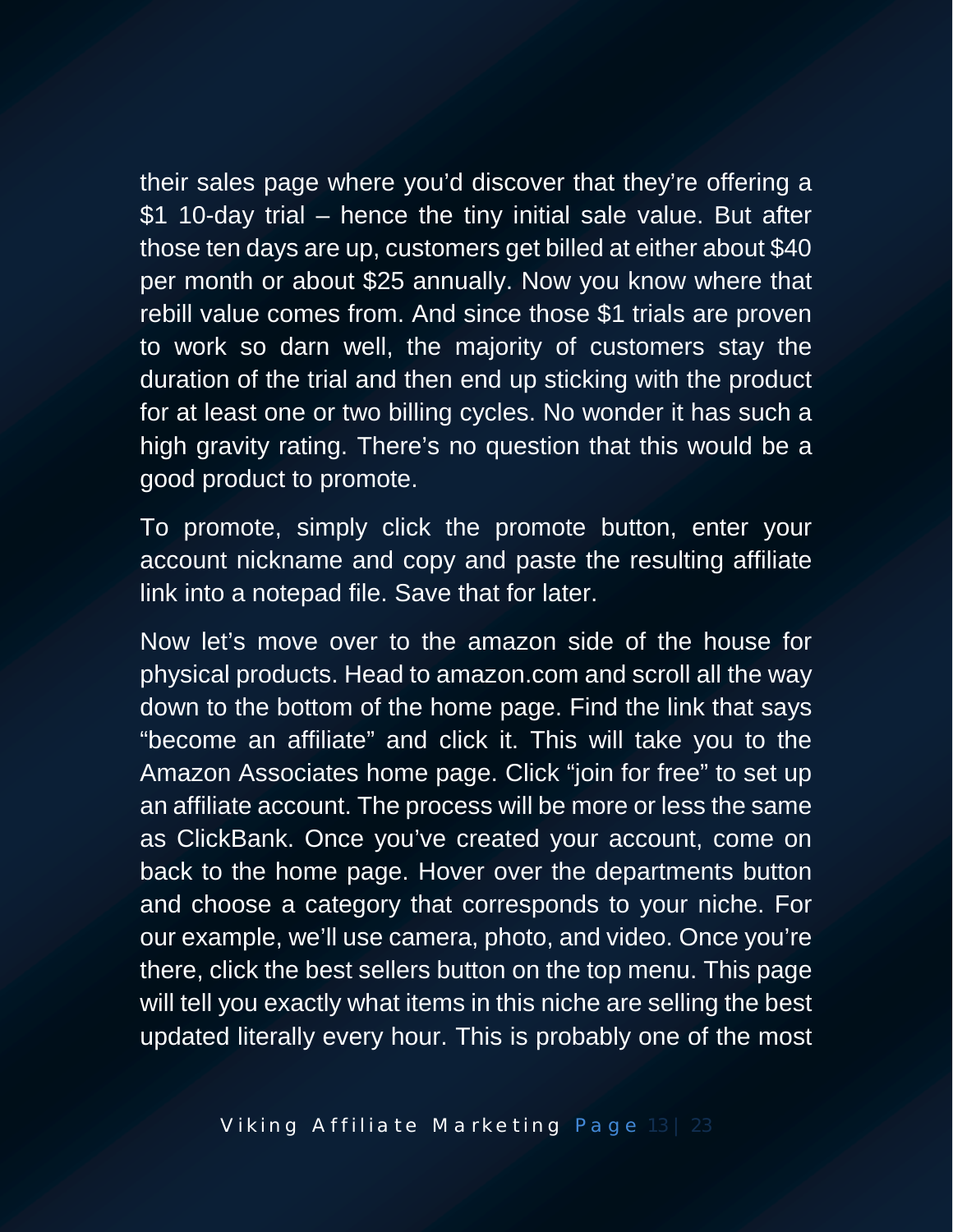valuable sales trend intelligence tools available for physical products online. Other than its best seller ranking, you'll want to just make sure the product you promote doesn't have a horrible overall feedback rating otherwise you might lose commissions due to a high refund rate.

Choose the product you want to promote and then look up at the top of your screen on the product page. After becoming an affiliate, you should have had a grey and orange bar called the amazon Associates Site Stripe at the top of your screen. When you're on a particular product page, you'll be able to use the buttons on the site stripe to immediately generate either a text link or an html short code featuring an image. Since we're focusing on YouTube for marketing and you can't put images in a YouTube description, just click on "link" and copy and paste that affiliate link into a notepad file. You'll use it later when you upload your YouTube video, which we'll cover in the next chapter.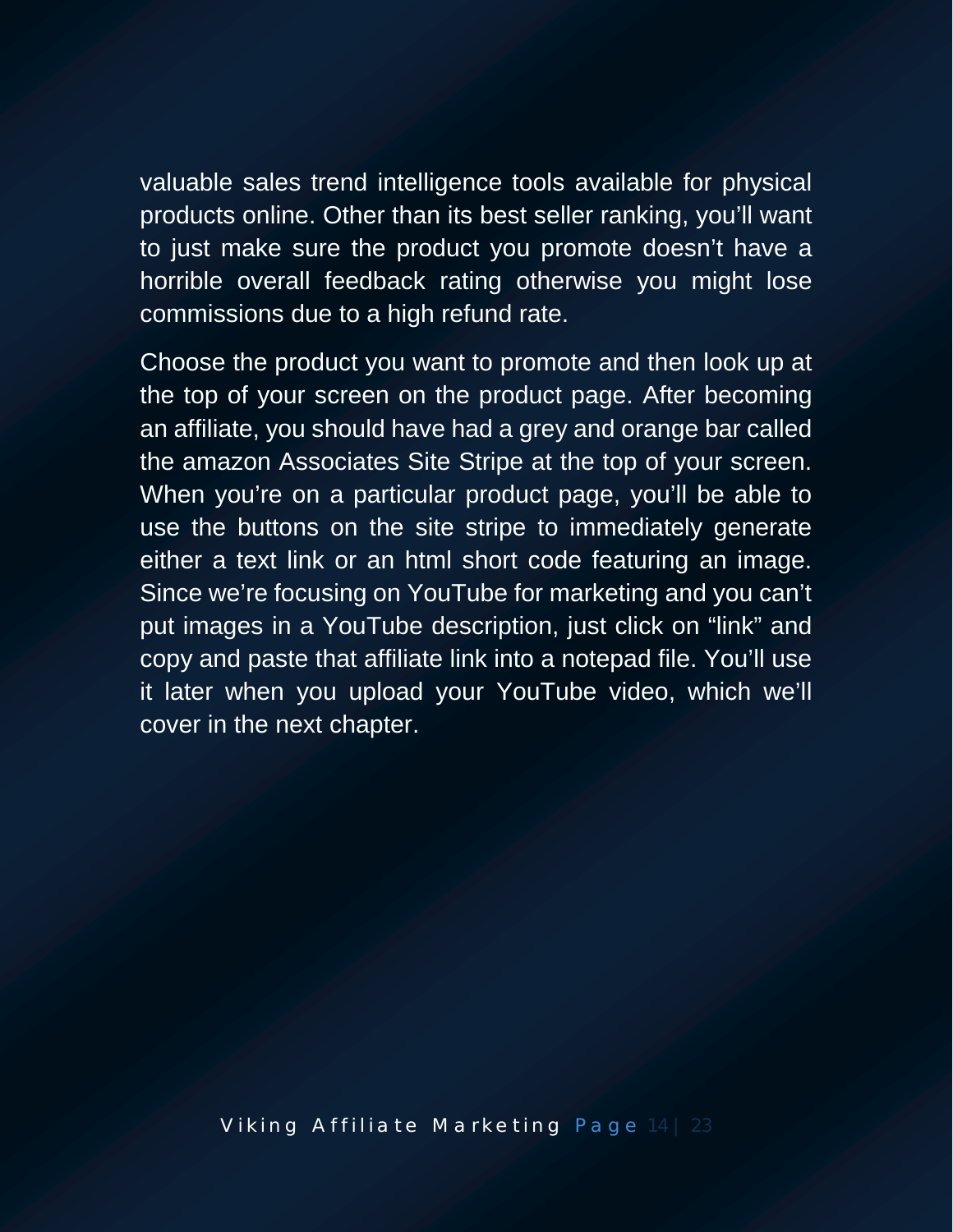# **Chapter 3: Driving the Traffic**

Viking Affiliate Marketing Page 15 | 23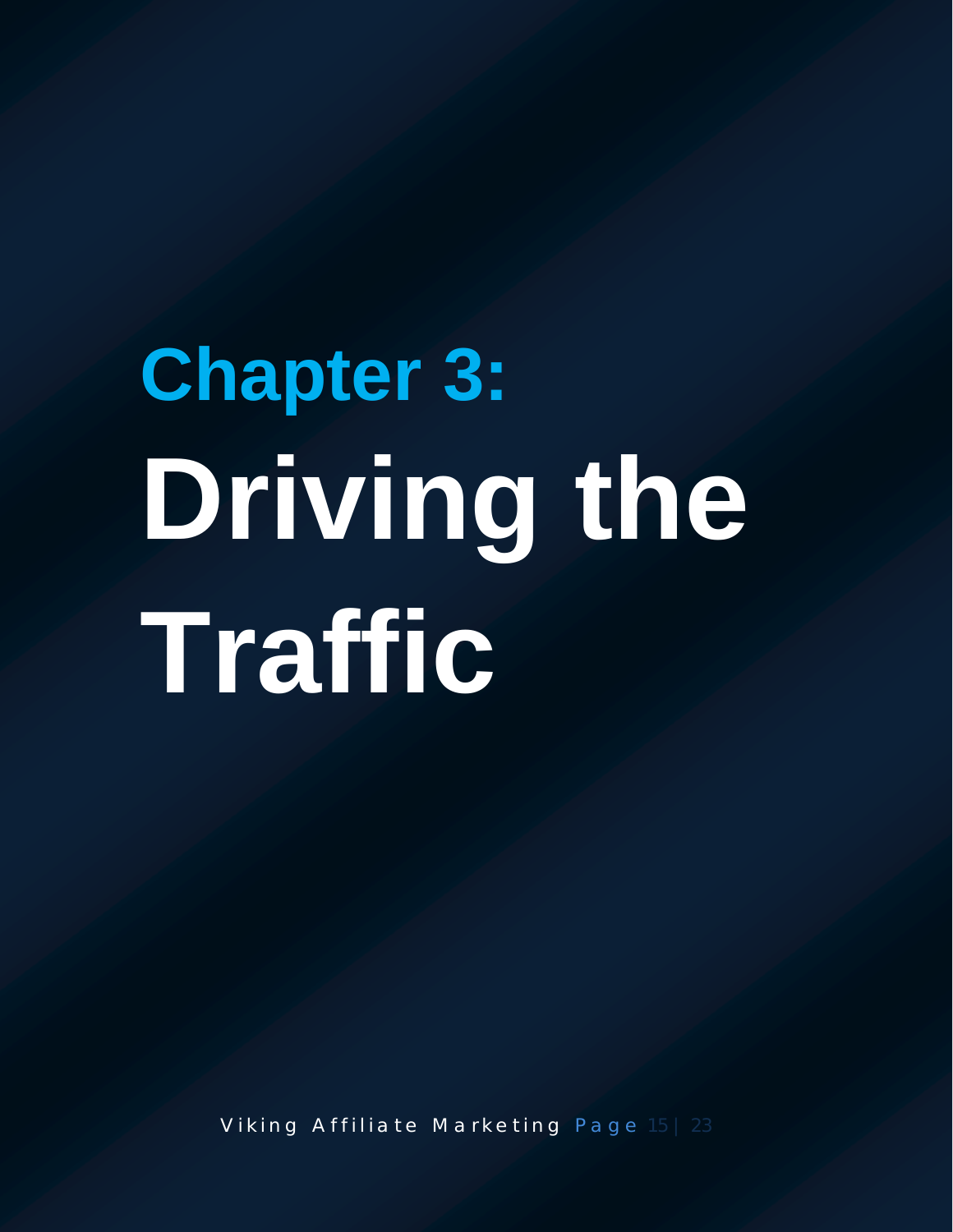It's time to drive some traffic to your affiliate link. Now there are a lot of ways to do video on YouTube. If you just type any random product you can think of into the YouTube search bar along with the word review, you'll see a ton of variety. Some people are making physical product reviews in full HD with a studio-quality white background. Some are making them at their kitchen table or seated behind a counter. Some are sitting on an immaculately clean sofa in a well-lit living room with the product on a coffee table. Some of these people aren't showcasing a physical product but rather are just talking about a digital product or service. Some have lapel mics and great audio and some sound terrible. Some are real people and some are hired actors reading a script "on the cheap" from places like Fiverr or Upwork. Either way, these are all called talking head videos because they literally have the speaker on screen.

On the flip-side: you have screencast videos or slideshow style videos which are basically recordings of someone's screen or a recording of a slideshow or text and image presentation with a narration. These videos are more common for digital products but there are plenty about physical products as well. These might include software walkthroughs, pros and cons lists, product comparisons, or even people just restating the advertised features of the product.

Regardless of which style you choose to use; the good news is you don't need to worry about making these studio quality.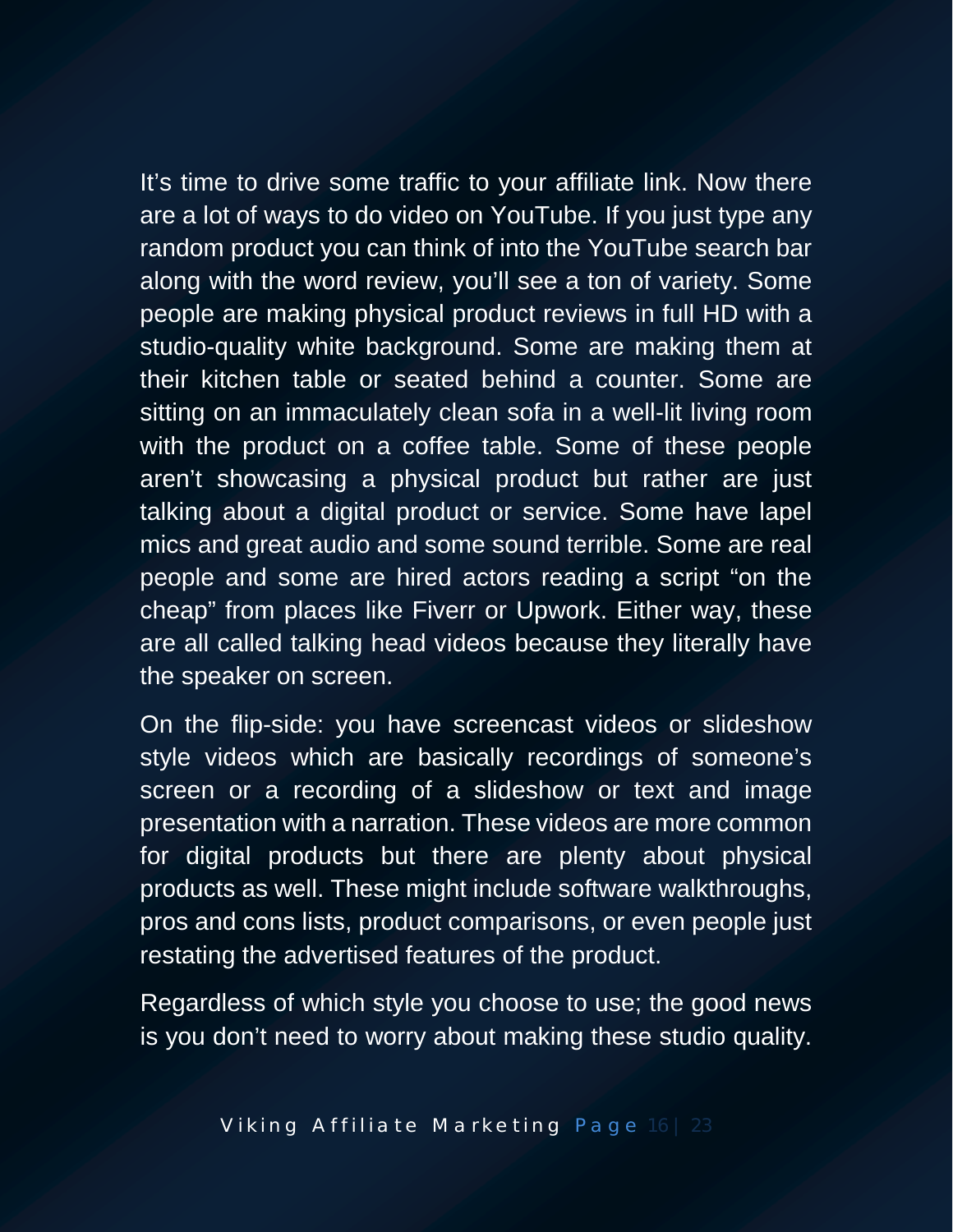Most people who search for "such-and-such product review" are simply looking for information and assurance that they aren't wasting money. They could care less if you have Hollywood-level audio, professional lighting, or even a clean house behind you. In fact, if a video looks too professional, they might suspect that it's not completely natural or honest. Ironically, this is where looking and sounding a bit less classy and more down-to-earth actually works in your favor. People tend to trust people who they think are just ordinary fellow consumers more than fancy presenters who seem to have a lot of money behind their production.

So how do you make these videos? Well that's easy! If you're making a "talking head" video, you'll just need a smartphone or a webcam. That's literally it. If you're doing a slideshow style video, you can use something like windows movie maker (just insert text and images) or you can even export a PowerPoint presentation to .mp4 video. For screencast/screen recording videos, use a screen capture software like Snagit or Screencast-o-matic.

Once you've uploaded your video file to YouTube (just sign in to your account and find the upload button) you'll want to start optimizing it. Be sure to use at least the name of the product and the word "review" in your video title. You can also type in the year, to show it's a newer review. Another thing you might consider is adding the word discount to help your chances of being seen if people are looking for a lower price on the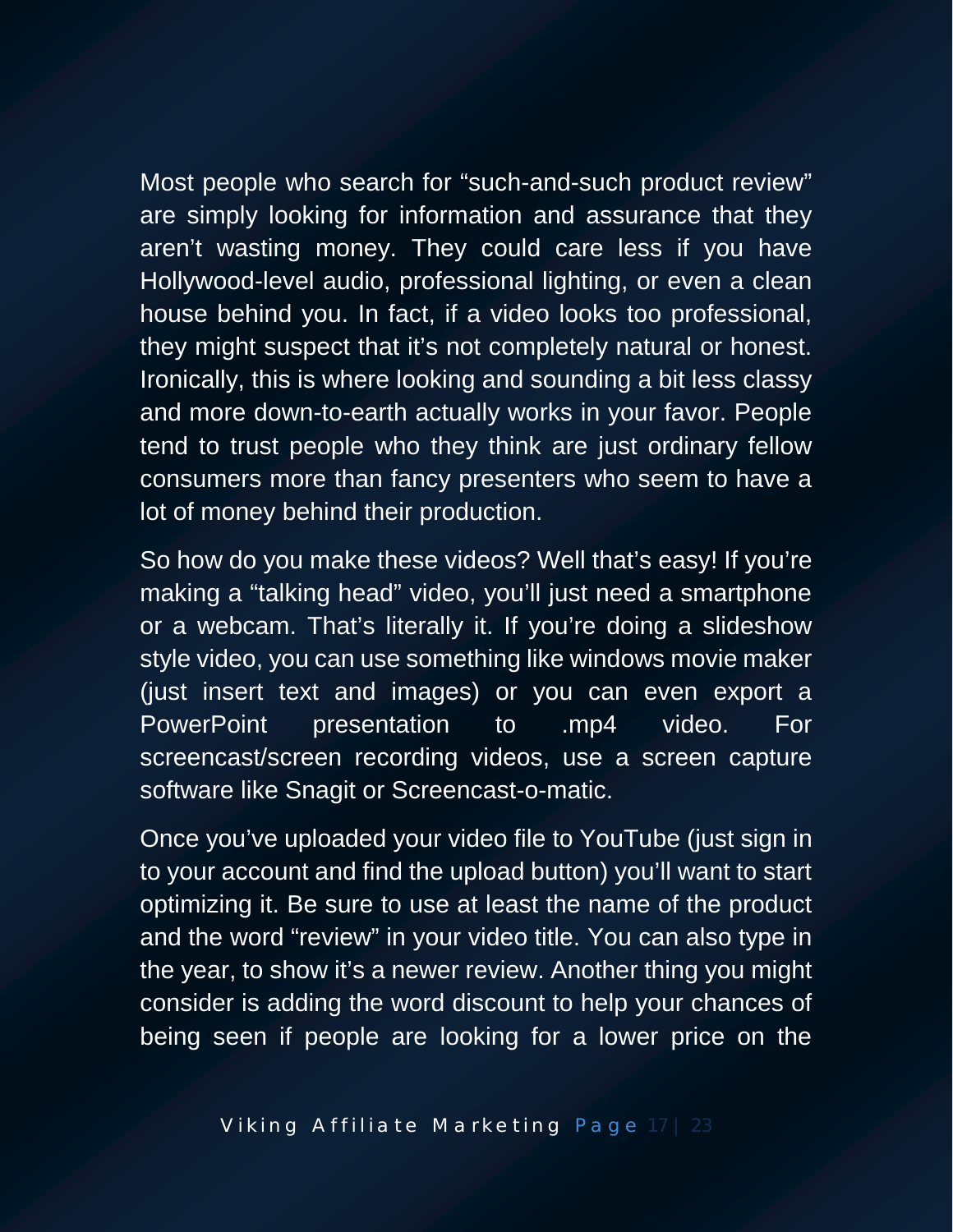product. Just make sure it's true. For example: if you're promoting or reviewing a product on Amazon and, like many of their products, the price is significantly marked down from retail, then it's perfectly okay to use the word discount in your title.

As for your description: you want to make this as wordy and keyword rich as you can. Right at the top you'll want your Callto-Action or CTA and your affiliate link. This could be something like "click here to learn more" or "use this link to get it now". Or you could get a little more creative and use the discount percentage in your CTA. For example, let's say you're looking at a wallet on Amazon and it's on sale for about \$22 but has a retail price of around \$75. In that case, it would be perfectly fair and legitimate to say "save 70% when you buy through this link". And then, of course, paste your link in there. But that's just the first couple lines you want your viewers to see. You'll want to pack even more in there. If you have a script that you used for the video, just paste that in there. If not, just summarize what you wrote. Keep in mind you want to ensure your main keywords, namely the product name and the word review, appear in your description at least a few times for SEO purposes. But don't make it so spammy that it gets flagged.

Finally, you'll want to choose good keyword tags. Try to find as many ways of saying your product's name and the word review as possible. For example: "X review" and "review of X"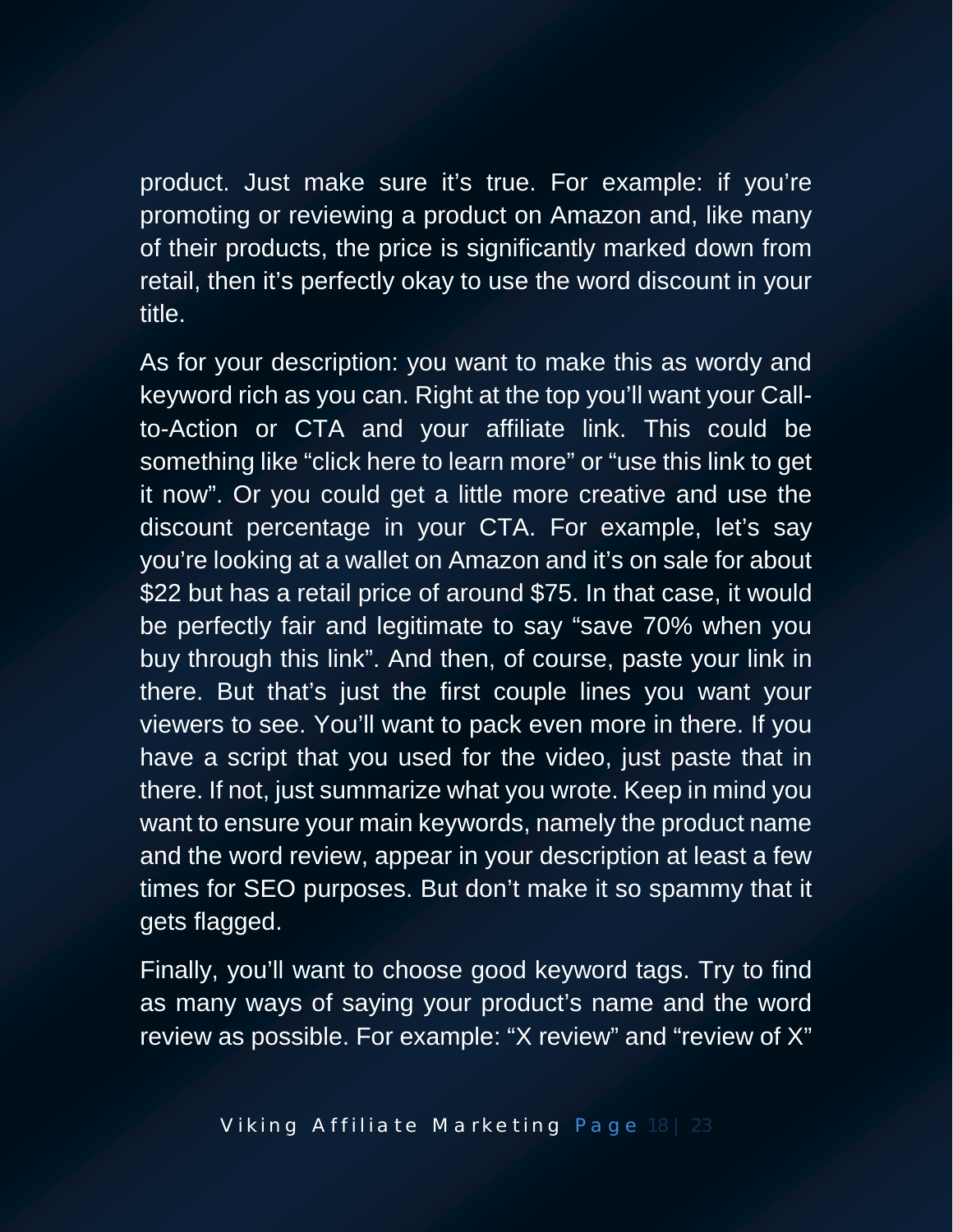are two completely different tags that will contribute different SEO values.

That's about all there is to uploading your video. You can now sit back and let YouTube's search algorithms do the work for you or you can start doing some social sharing and posting. Post a link to the video on Facebook and Twitter. If you have a blog, embed the video in a post there. These backlinks will have the dual purpose of driving real traffic as well as slightly boosting your SEO.

Oh, and one last tip: it's been reported that literally asking, both in the video and in the description, for people to "like, comment, subscribe" can genuinely increase your likes, comments, and subscriptions. Consider using such a CTA in your video too. Maybe get creative and invite people to opine or disagree with your assessment in the comments section. The more engagement the better.

That's it for this lesson. If you're ready, let's move into the final lesson: establishing your battle plan.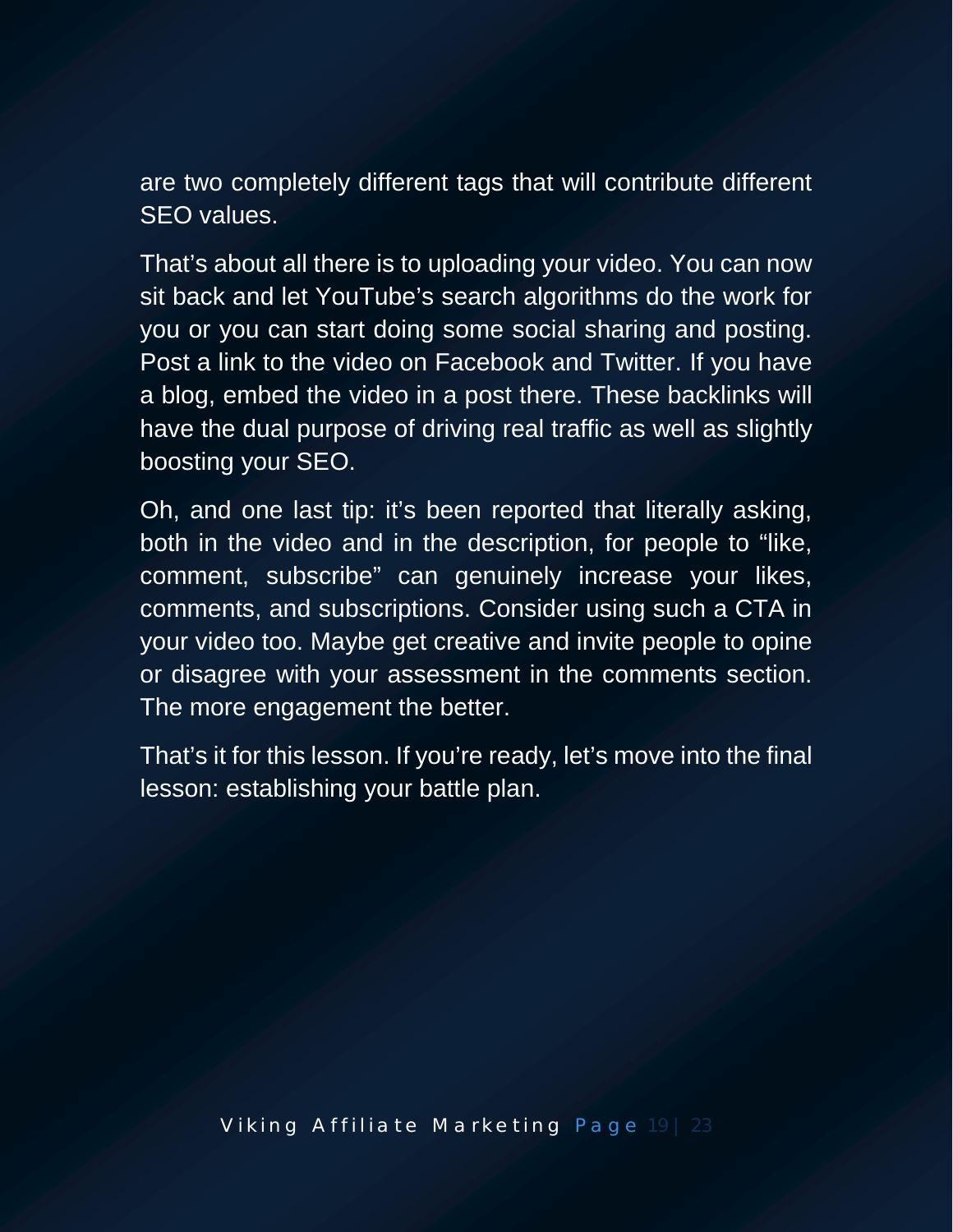### **Chapter 4: Battle Plan**

Viking Affiliate Marketing Page 20 | 23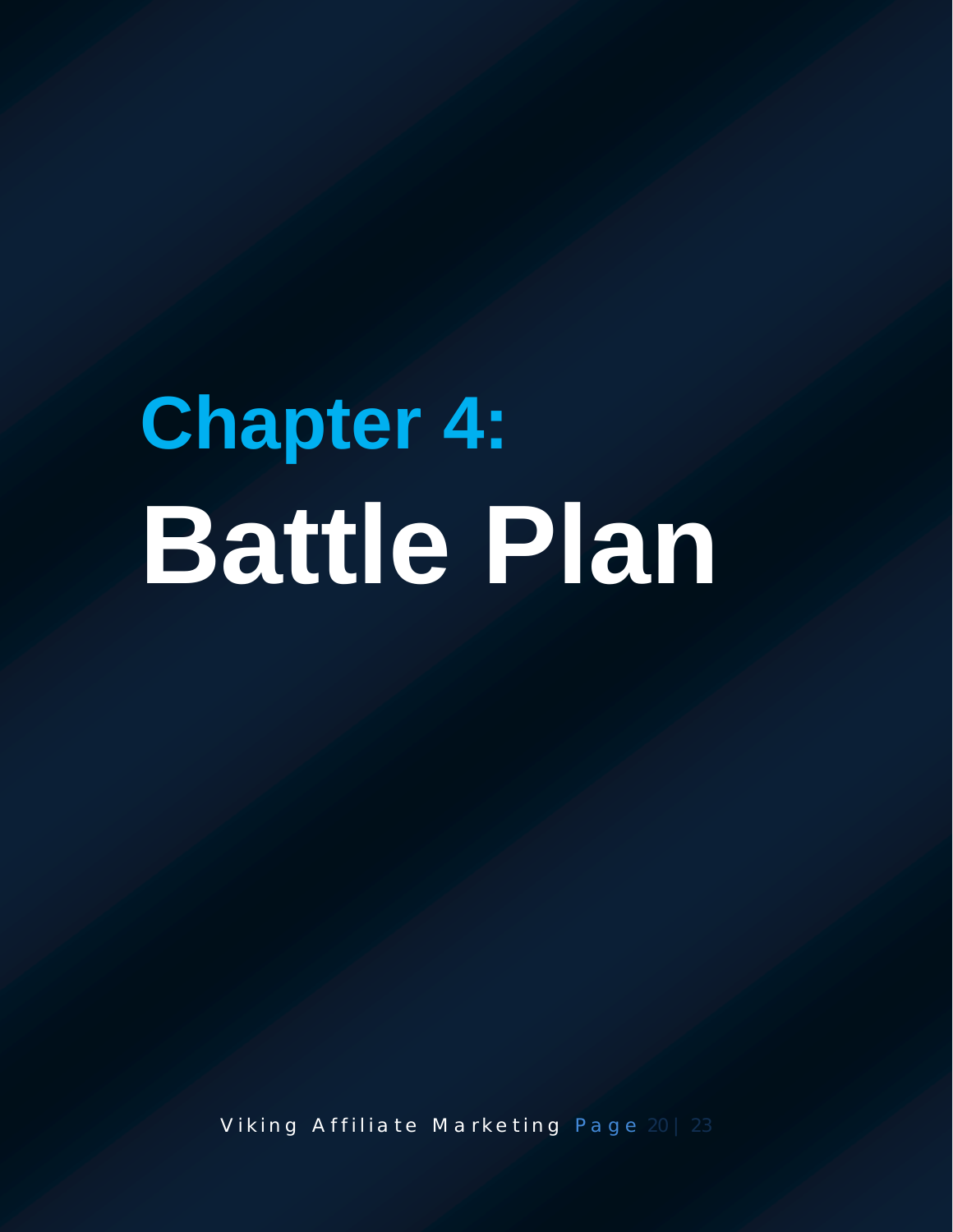The number one reason most people never succeed in online marketing is inaction. So, before we even begin with step one of our battle plan you need to make a resolution to start taking action right now. Everything you learned in this course can be applied and executed right now in as little as an hour (although if it's your first time it may take longer). And there's one more resolution you need to make: a willingness to take imperfect action. The prime driver for inaction is the neverending vision of the "perfect execution". Set that aside. Don't throw it away, there'll be time for it later. Just set it aside for now and start taking IMPERFECT action. Knock out the steps below, even if you're not sure about what niche you'll ultimately end up in.

Let's get started: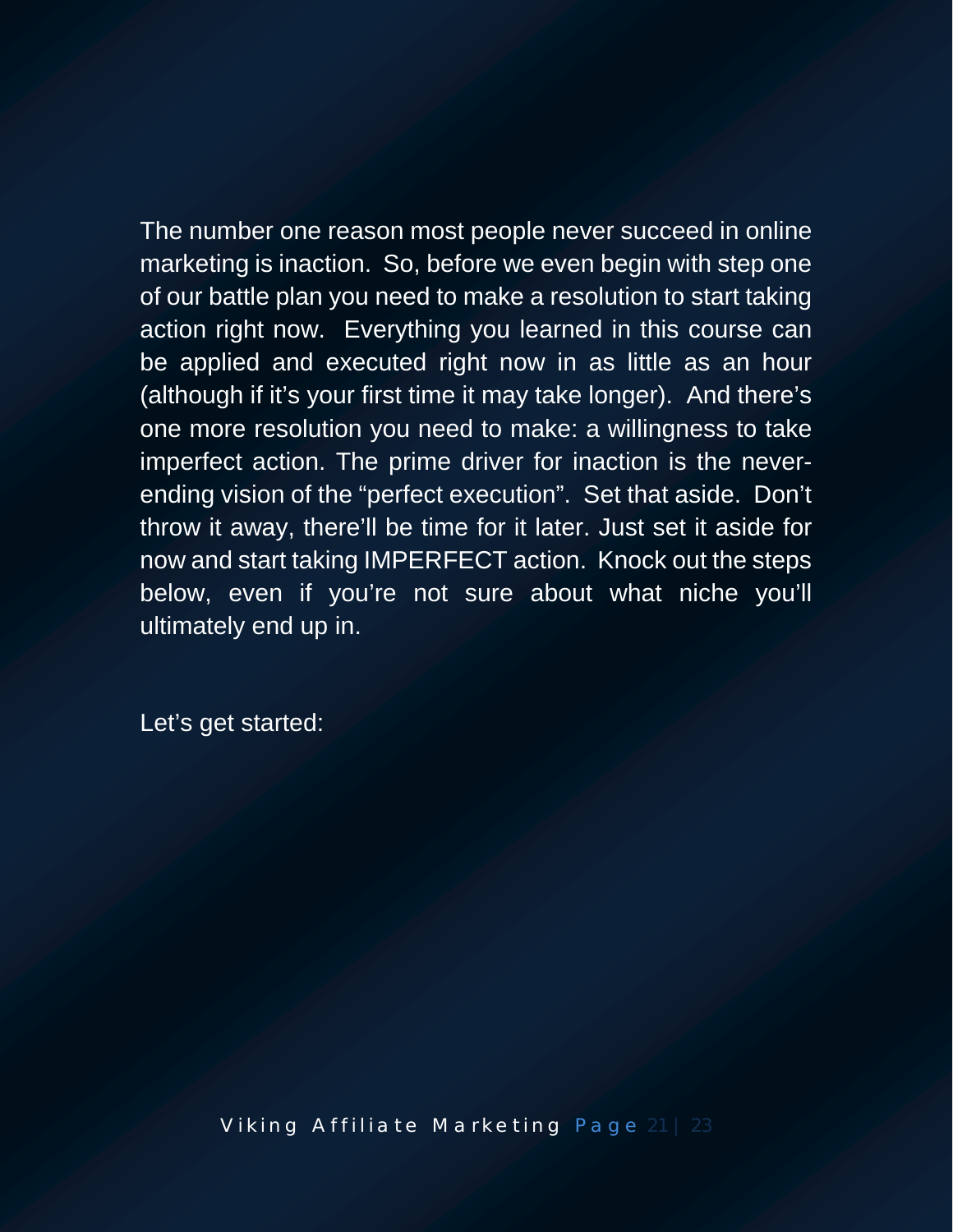## **Battle Plan**

Step 1: Determine your niche. If you aren't sure what your ideal niche is, just pick one and go with it  $-$  you can rinse and repeat with another niche later.

Step 2: Choose which affiliate marketplace/network you'll be using and create your account.

Step 3: Select a product and copy your affiliate link.

Step 4: Figure out how you're going to do your video (talking head, screencast, etc.) and start recording.

Step 5: Upload your video and optimize your title, description, and tags.

Step 6: Choose another product and start steps 3 through 5 over again.